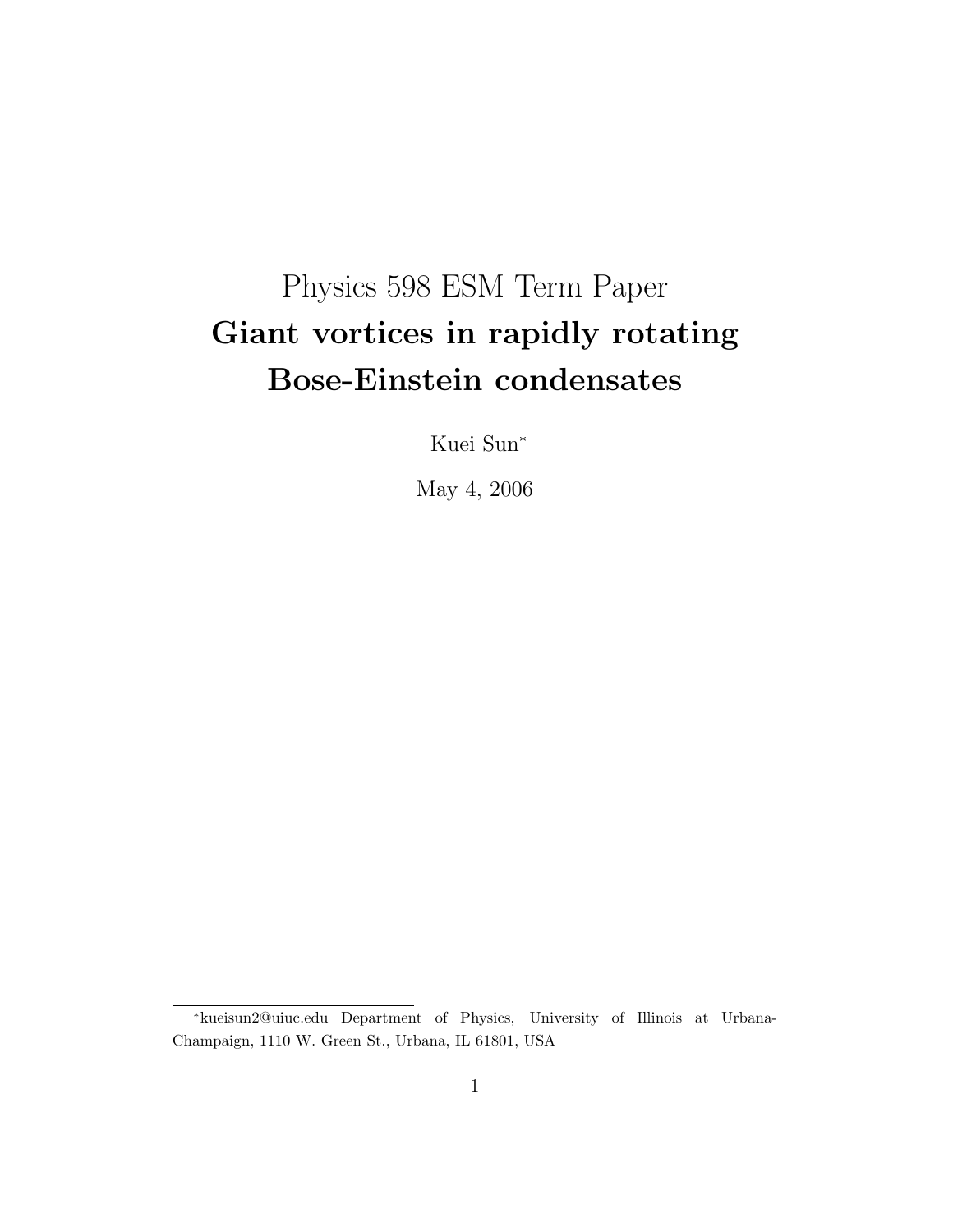## 1 Introduction

Quantum liquids with superfluidity are able to exhibit the formation of quantized vortices. Dilute gaseous Bose-Einstein condensates provide a good example to investigate superfluidity in a rapid rotation regime. A Bose-Einstein condensate at highly rotational speed is dynamically found to generate a giant vortex, which is a low-density region around the center of rotation. In this paper, we will talk about two different ways in experiments to produce a giant vortex, and discuss the features of each kind of giant vortex separately. Besides, we also give the results and predictions from numerical simulations, comparing them with experiments.

## 2 The giant vortex created by removing atoms

#### 2.1 The way to remove atoms

Consider an atom with magnetic moment  $\mu$  in the magnetic field with magnitude B. The energy of the atom due to the magnetic field is  $-\mu B$ . If  $\mu$  is positive, there is a force to drive the atom toward the region of higher B to minimize the energy. If  $\mu$  is negative, instead, the atom tends to move to the lower-field region. Suppose there is a magnetic field, with a local minimum in time average, to trap the atoms with a negative magnetic moment. And we use a specific laser beam to flip the magnetic moment of the atoms. Now the atoms are going to seek a higher magnetic field and then escape from the trap.

#### 2.2 Experimental results

In the experiment, a rotating condensate is prepared in the anisotropic potential trap

$$
V_{trap} = \frac{1}{2}m\omega_{\rho}^{2}\rho^{2} + \frac{1}{2}m\omega_{z}^{2}z^{2}
$$
 (1)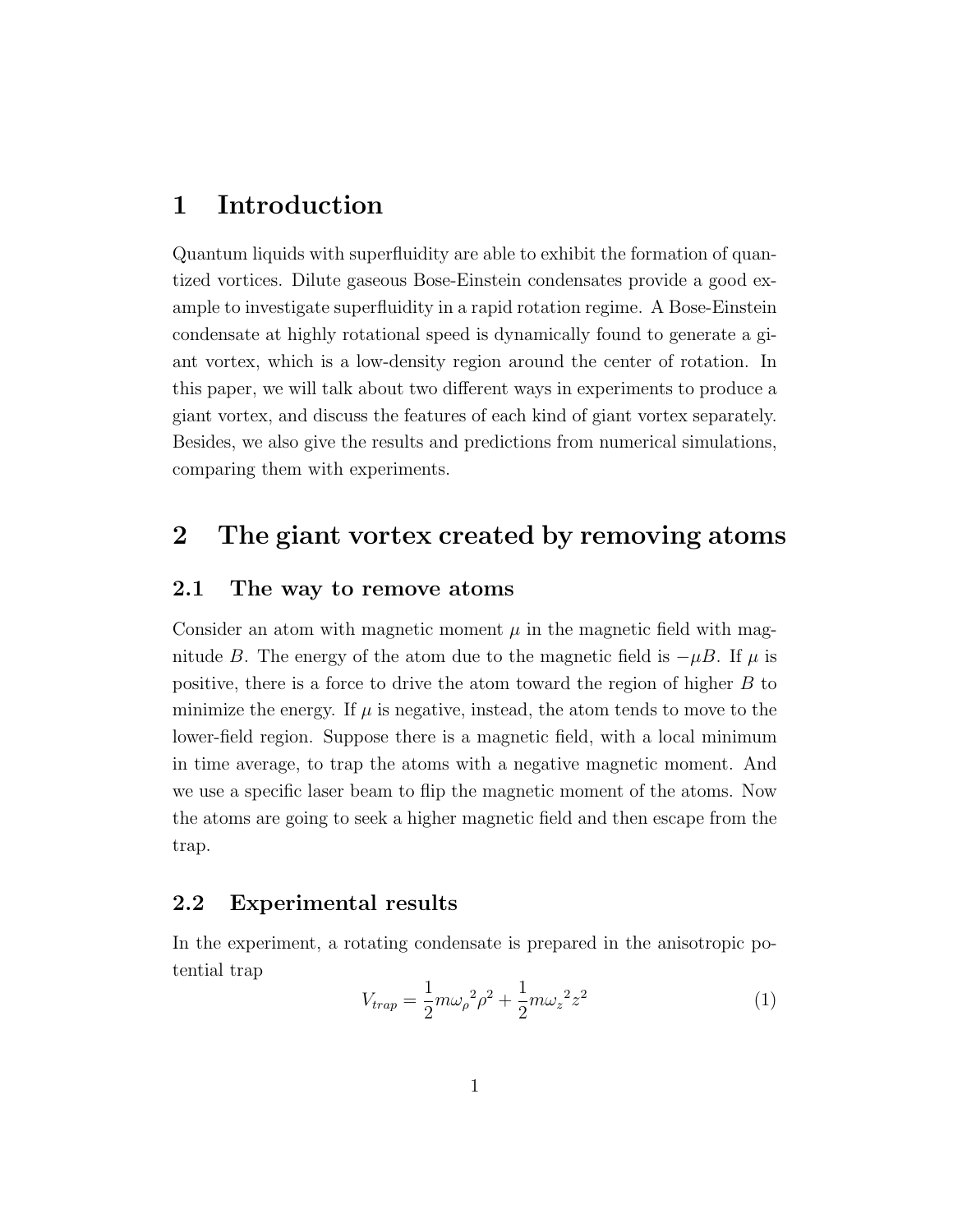where  $\rho^2 = x^2 + y^2$ ,  $\omega_\rho$  is the transverse trapping frequency(8.3×2 $\pi$ Hz), and  $\omega_z$  is the vertical trapping frequency(5.4×2πHz). The condensate consists of  $3\times10^6$  87Rb atoms, rotates at the speed of  $0.95\omega_\rho$  around z-axis, and contains a lattice of 190 vortices. [1] (see Fig. 1(a))



Figure 1: (from ref. [1]) Lattice reforming after giant vortex formation. (a) BEC after evaporative spin-up. (b) Effect of a 60 fW, 2.5 s laser pulse.  $(c)$ , (d) Same as (b), but additional 10 s (c) and 20 s (d) in-trap evolution time after the end of the laser pulse. Images taken after a sixfold expansion of the BEC.

Then the atom-removal laser of 60 fW is applied through the condensate on the z-axis for 2.5 seconds, creating a core of the condensate (see Fig.1(b)). After enough long time to re-equilibrate, the giant vortex fills in and recovers the well-ordered vortices lattice again (see Fig.1(c) and (d)). By integrating the density of the number of atoms and the density of angular momentum over the volume of the core, we can get the lost of the number of particles and the lost of angular momentum. Because the total number of vertices is proportional to the angular momentum per atom, we can also calculate the number of vortices in the final state. In the experiment, 35% atoms and 10% angular momentum are removed. We can expect the number of vortices should increase from 190 to 266, in good agreement with 260 vortices observed in Fig.1 $(d)$ .

When a stronger laser pulse is applied and removed suddenly, the core area exhibits a damped oscillation. Both oscillation frequency and amplitude are observed to increase with decreasing the initial rotation speed of the condensate. (see Fig.2)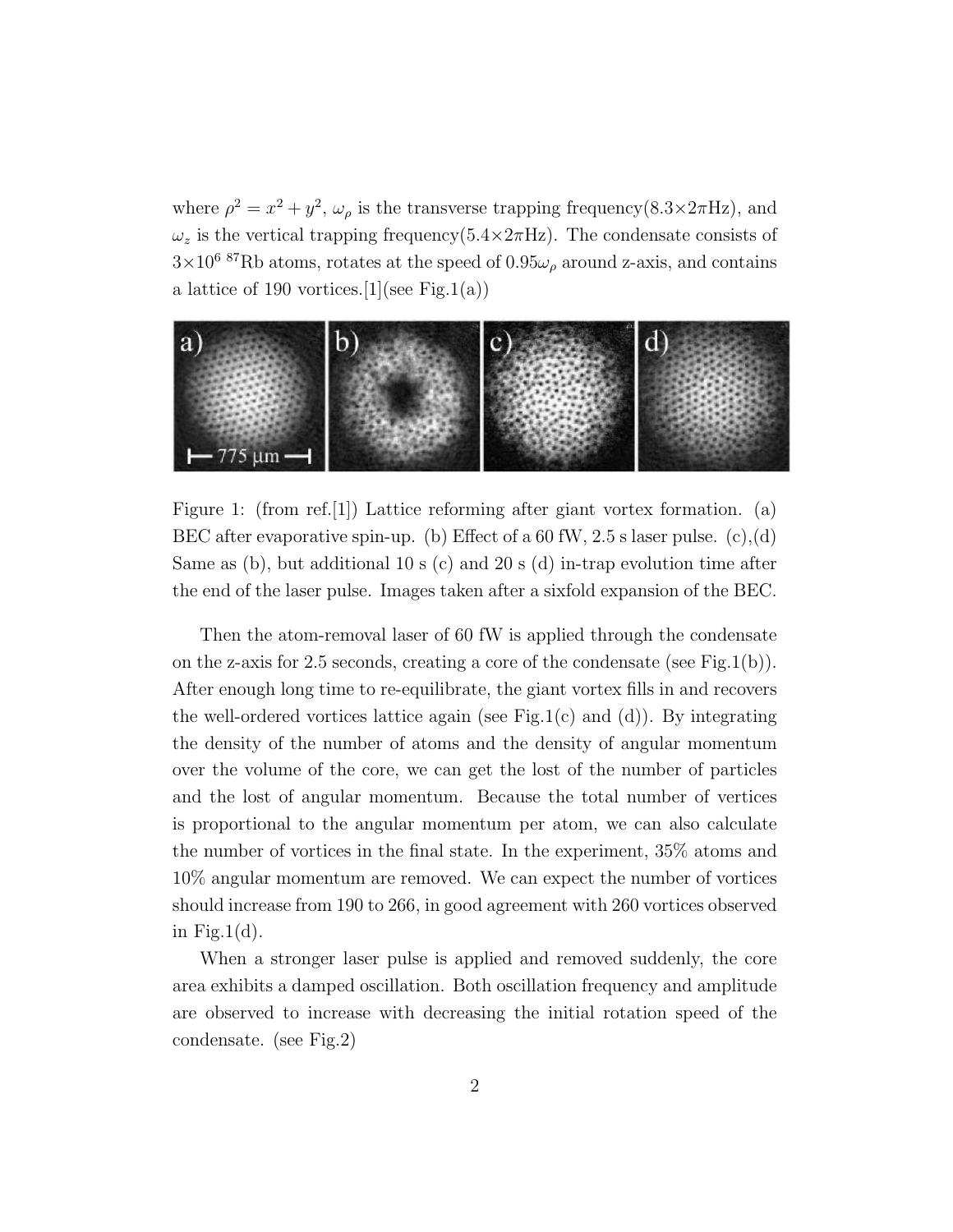

Figure 2: (from ref.[1]) Oscillation of core area after an 8 pW, 5 ms laser pulse. Starting conditions are  $2.5 \times 10^6$  atoms with rotation rate  $0.9\omega_\rho$ . Time given is the in-trap evolution time after the end of the pulse. Core area is normalized to mean of all data points. Inset: Initial condition  $3 \times 10^6$  atoms with rotation rate  $0.78\omega_{\rho}$ ; in-trap images taken after a 14 pW, 5 ms laser pulse followed by evolution time of (a) 20 ms, (b) 40 ms, (c) 60 ms, and (d) 80 ms.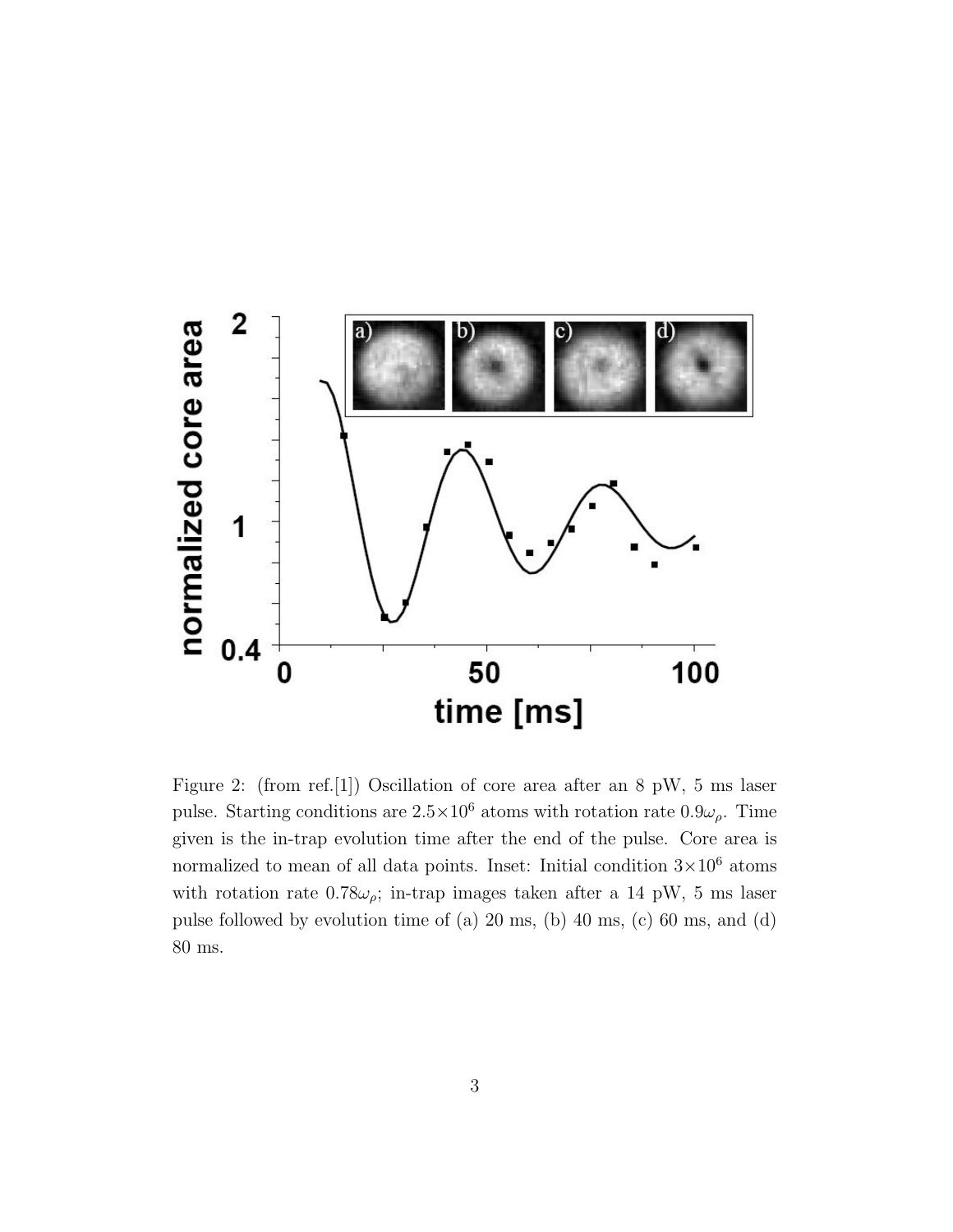

Figure 3: (from ref.[2])Oscillation of the giant vortex core area. The initial equilibrated vortex lattice rotates at angular frequency  $\Omega = 0.9\omega_{\rho}$ , and has  $\mu = 12\hbar\omega_{\rho}$ . Condensate density is locally suppressed from the vicinity of the trap center as described in the text. In effect, the giant vortex core area begins to oscillate followed by the excitation of the overall breathing mode of the condensate. The snapshots  $(a)$ - $(h)$  are taken at times  $t = (0, 5, 19, 33, 60, 70, 81100) \times 10^{-2}T$ . The sides of each picture are  $40\tilde{a}_0$ wide.

#### 2.3 Numerically simulated results

The wave function of the condensate can be described dynamically by timedependent Gross-Pitaevskii equation

$$
i\hbar \frac{\partial \psi(\mathbf{r},t)}{\partial t} = \mathcal{H}(\mathbf{r},t)\psi(\mathbf{r},t)
$$
\n(2)

in a rotational frame with a an angular velosity  $\Omega$ . The Hamiltonian operator

$$
\mathcal{H} = -\frac{\hbar^2}{2m}\nabla^2 + V(\mathbf{r}, t) + g|\psi(\mathbf{r}, t)|^2 - \mathbf{\Omega} \cdot \mathbf{L}
$$
 (3)

where  $g$  is the interaction strength determined by mean-field approximation, and L is the angular momentum operator. For given initial number of parti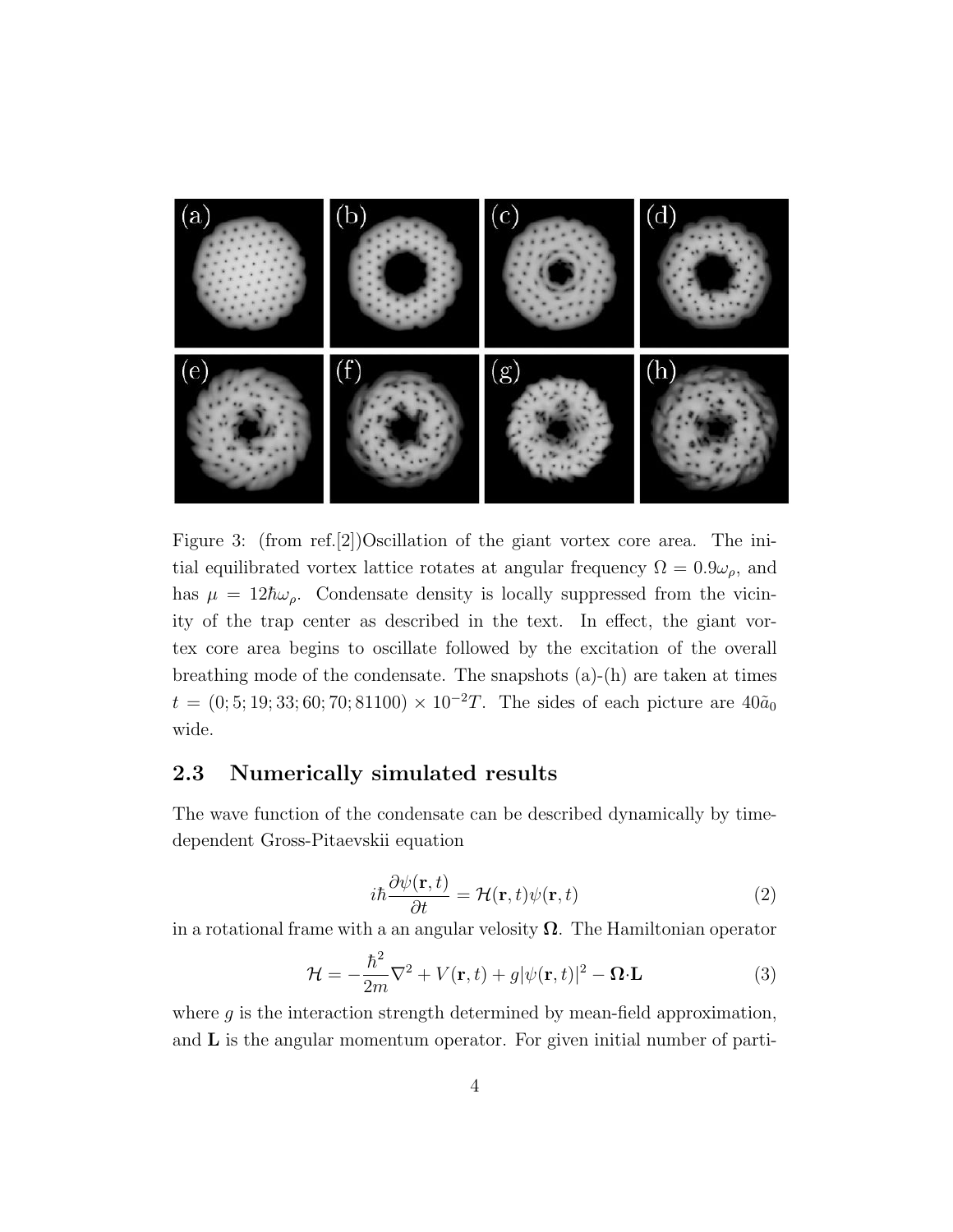cles, we can find the chemical potential  $\mu = \langle \mathcal{H} \rangle$  satisfying the normalization condition of the wave function. The potential  $V(\mathbf{r},t)$  is of the form (1), plus another term  $V_{beam}(\mathbf{r}, t)$  due to the external Laser beam. We choose the incoming Laser beam such that

$$
V_{beam}(A, \rho_0) = A e^{-4\rho^2/\rho_0^2}
$$
\n(4)

We can see if A is pure imaginary,  $V_{beam}$  can lead to a density decay of the condensate with time. In this simulation,  $g = 1000 \hbar \omega_{\rho} \tilde{a}_0^2$ , where  $\tilde{a}_0 =$  $\sqrt{\hbar/2m\omega_{\rho}}$ ,  $\Omega = 0.9\omega_{\rho}$ , and  $V_{beam}(-100i\hbar\omega_{\rho}, 7\tilde{a}_0)$  is applied at the center of the trap, during the time interval  $t = [0, 0.05T]$ , where  $T = 2\pi/\omega_{\rho}[2]$ . Chronological pictures of the evolution of the condensate are shown in Fig.3.

We can calculate the oscillation frequency by considering the centrifugal potential about the condensate flow around the core area. The velocity of the condensate flow in the boundary of the giant vortex is  $v = \hbar l/m\rho$ , where  $l$  is the total quanta of vorticity included in the giant vortex. Combine the centrifugal potential  $\hbar^2 l^2 / 2m\rho^2$  with the trap potential, and expand it near the equilibrium radius  $R_0$ . For small oscillation, we get the frequency

$$
\omega_{core} = 2\sqrt{3}l(\frac{\tilde{a}_0}{R_0})^2 \omega_\rho \tag{5}
$$

Fig.4 shows the relation between  $\omega_{core}$  and  $R_0$ . The predictions of Eq.(5) fits the simulation results well. Besides, Eq.(5) also agrees with the observation in the experiment of 2.2 that lower rotation frequencies of the condensate causes higher oscillation frequencies of the giant vortex, because  $R_0$  is proportional to the healing length  $\xi \propto (\omega_{\rho}^2 - \Omega^2)^{-1/5}$ [3]. Another intuitive way is suggested that an increasing  $\Omega$  will increase the distance between vortices and then decrease the total vorticity quanta  $l$  in the giant vortex with constant area. The oscillation of the giant vortex and the breathing mode of the condensate can happen at the same time. The inset of Fig.4 records the simultaneous patterms of them.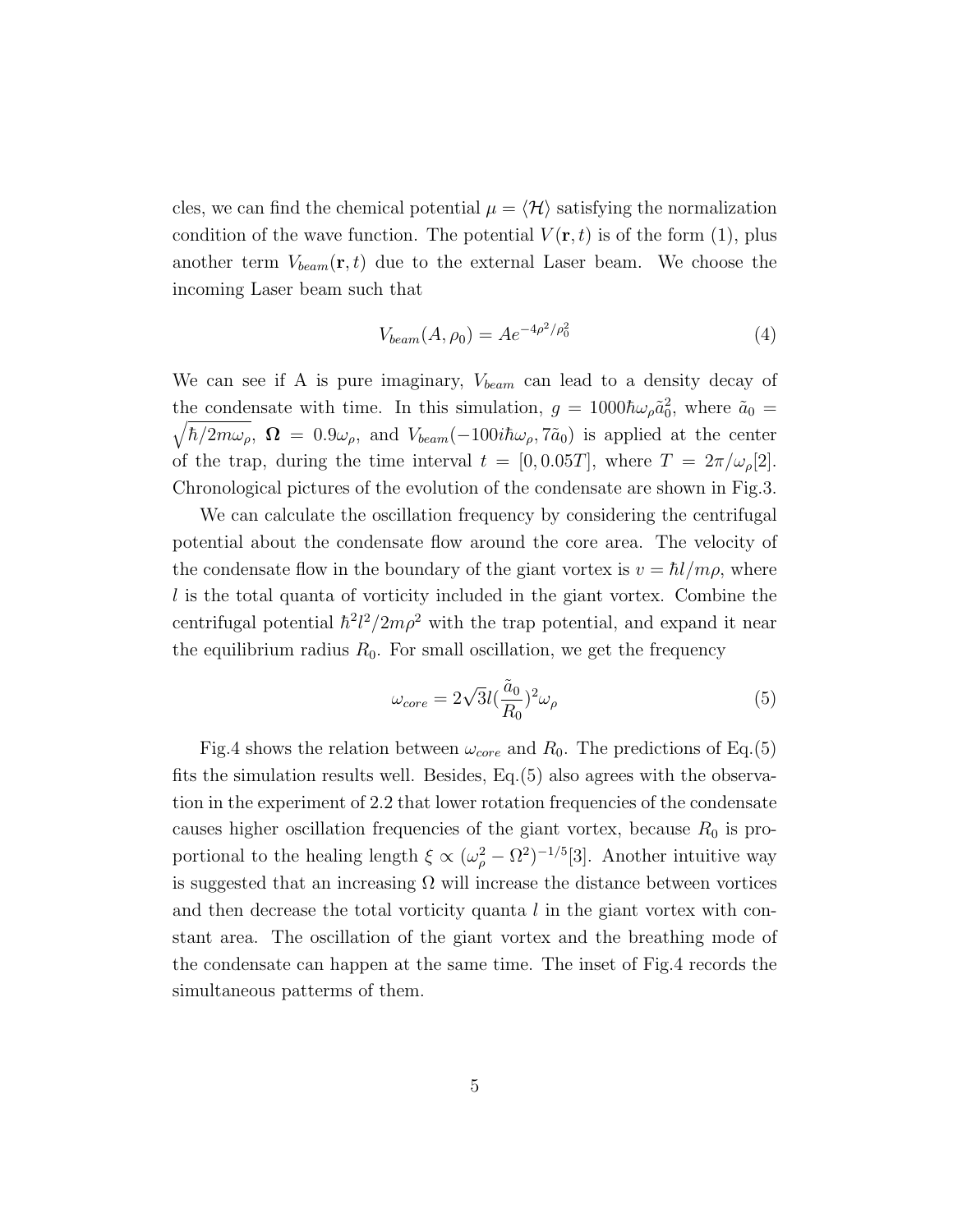

Figure 4: (from ref.[2])Giant vortex core area oscillation frequency as a function of the radius of the giant vortex. Data from our simulations  $(x)$ , joined by a solid line for clarity, are plotted together with the predictions  $\circlearrowright$  from (5). The dashed line is the breathing mode frequency  $2\hbar\omega_{\rho}$  for the 2D system. The inser is described in the text, and the lower curve in it is scaled by a factor 5.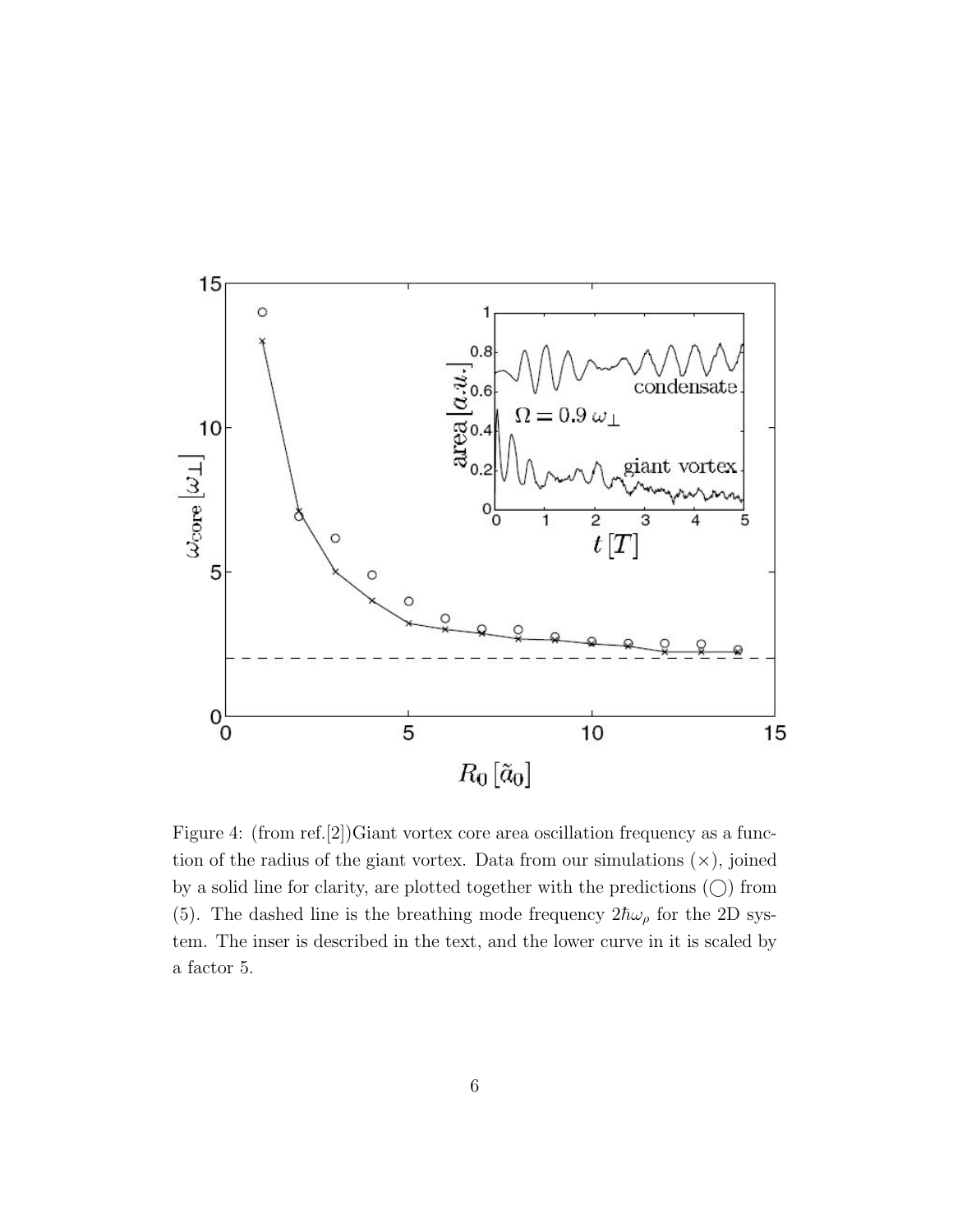## 3 The giant vortex in combined quadratic and quartic trap

In recent technology, a blue detuned laser is developed to provide the potential of the form[4]

$$
U(\rho) = U_0 exp(-\frac{2\rho^2}{w^2})
$$
\n(6)

Combine  $U(\rho)$  and the quadratic potential in Eq.(1). When  $\rho/w$  is small enough, we get the trap of the form approximately

$$
V_{trap} = \frac{1}{2}m\omega_{\perp}^{2}\rho^{2} + \frac{2U_{0}}{w^{4}}\rho^{4} + \frac{1}{2}m\omega_{z}^{2}z^{2}
$$
 (7)

where  $\frac{1}{2}m\omega_{\perp}^2 = (\frac{1}{2}m\omega_{\rho}^2 - \frac{2U_0}{w^2})$  is positive for large w. In the experiment, the power of laser is  $1.2mW$ ,  $w = 25\mu m$ ,  $U_0 = k_B \times 90nK$ , and  $\omega_{\perp}/2\pi = 64.8Hz$ . The condensate is stirred to rotate at stirring frequency  $\Omega_{stir}$  near  $\omega_{\perp}$ .(see  $Fig.5)$ 



Figure 5: (from ref.[4])Pictures of the rotating gas. We indicate in each picture the stirring frequency  $\Omega_{stir}$ . The vertical size of each image is  $306 \mu m$ 

It is measured that the effective rotation frequency  $\Omega_{eff}$  increases with increasing  $\Omega_{stir}$ . When  $\Omega_{stir}/2\pi$  grows over 65Hz,  $\Omega_{eff}$  is still increasing, but the number density of the vortices near the center of the trap decreases drastically. This phenomenon suggests that vortices near the center merge to form a giant vortex.

Numerically, a highly 3D system is simulated. It is shown in Fig.6 that how a giant vortex appears with rotation frequency growing. First, isolated vertices with unit vorticity form at low  $\Omega$ [Fig.6(a)]. As  $\Omega$  increases, the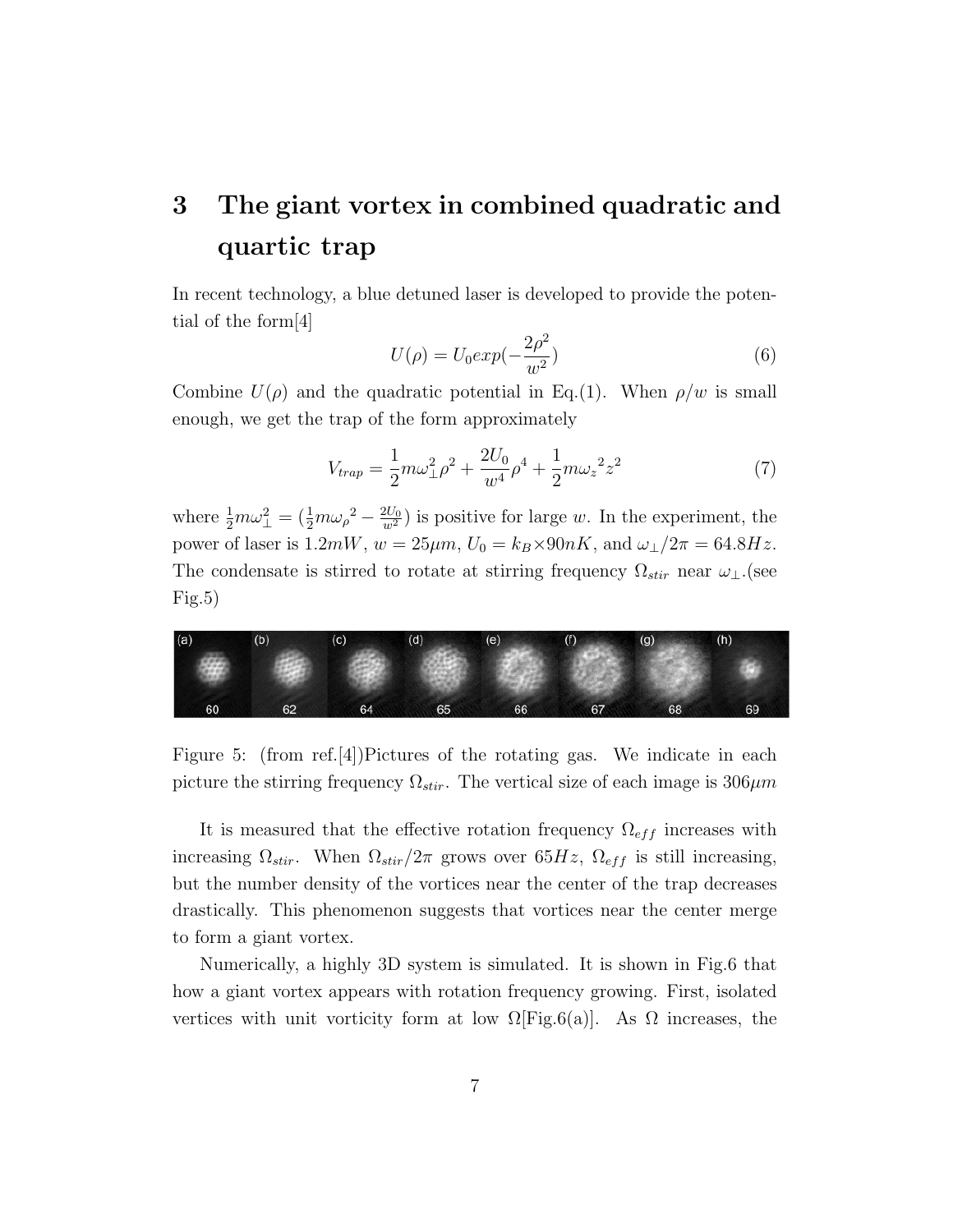

Figure 6: (from ref.[5]) Top view of the isosurface of lowest density (up), density contours in the plane z=0 (middle), and side view (down) for  $\Omega/\omega_\rho{=}0.32(a),\,0.4(b),\,0.48(c),$  and  $0.56(d).$